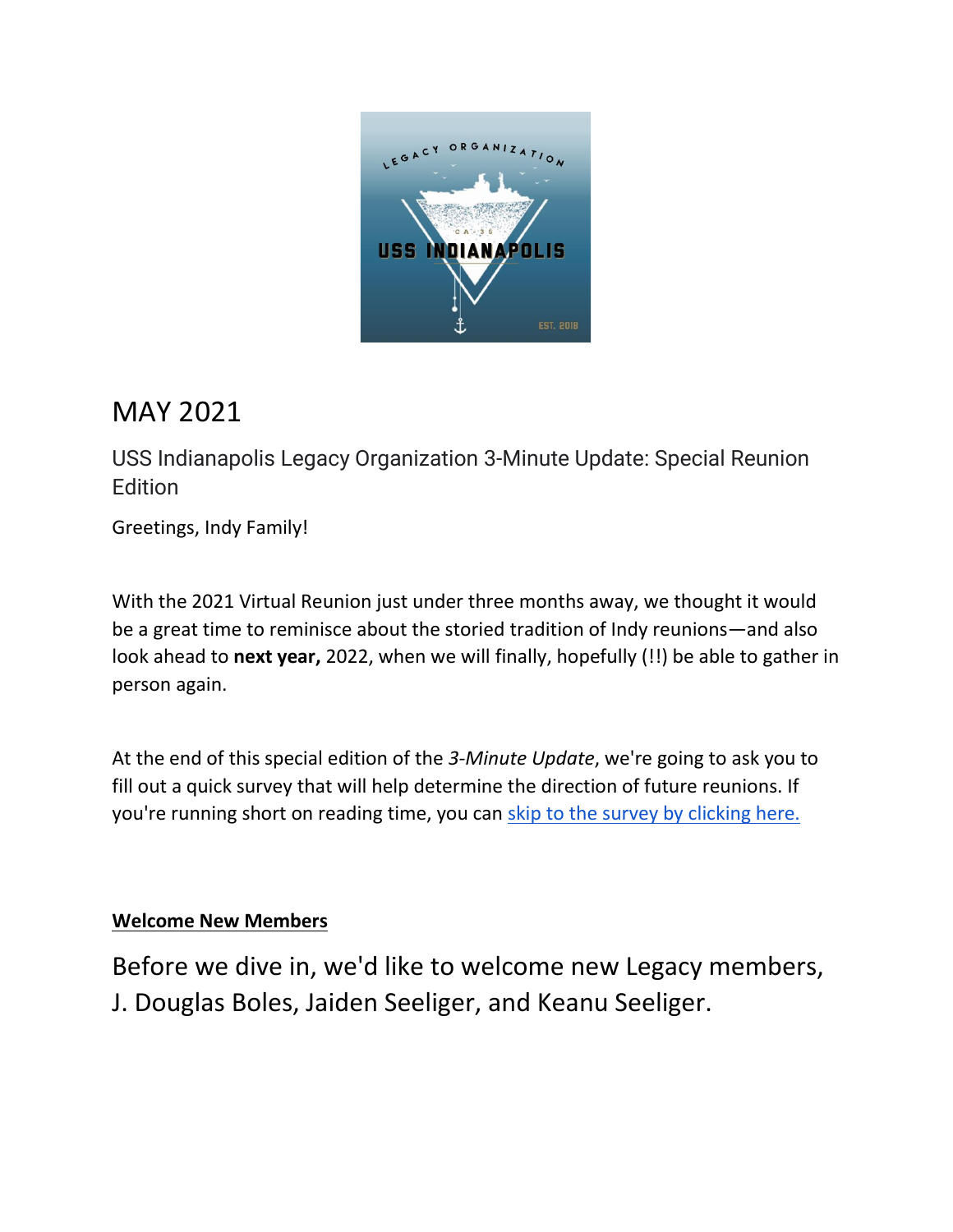

## **Who Doesn't Love a Discount?**

Also, in honor of Memorial Day, we are pleased to announce a limited-time 15% discount on our beautifully written and illustrated 75th Anniversary Commemorative Book, [available for purchase here.](https://store.bookbaby.com/book/USS-INDIANAPOLIS-CA-35) All proceeds are reinvested in Legacy Organization programs. To get your discount code, please contact Julie Haas: [julie.haas@bruceoakley.com](mailto:julie.haas@bruceoakley.com)

## **Reunions...Then and Now**

Without further ado, let's talk reunions!

For more than 60 years, we've gathered to honor the lost and to fellowship with survivors and families. Here's how it all began...

#### The Outlands Take a Roadtrip

A rainstorm of biblical proportions drenched Sunbury, North Carolina, the day Felton and Viola Outland hopped in their '55 Ford and struck out on a trip that is still touching lives. It was a book that triggered the trip. In 1958, Associated Press news editor Richard Newcomb published *Abandon Ship,* the first major book about the sinking of USS *Indianapolis* (CA-35)*.*

Outland refused to read it. He just didn't think he could stand to relive the Indy crew's fight for survival in the Philippine Sea in July 1945. But Newcomb's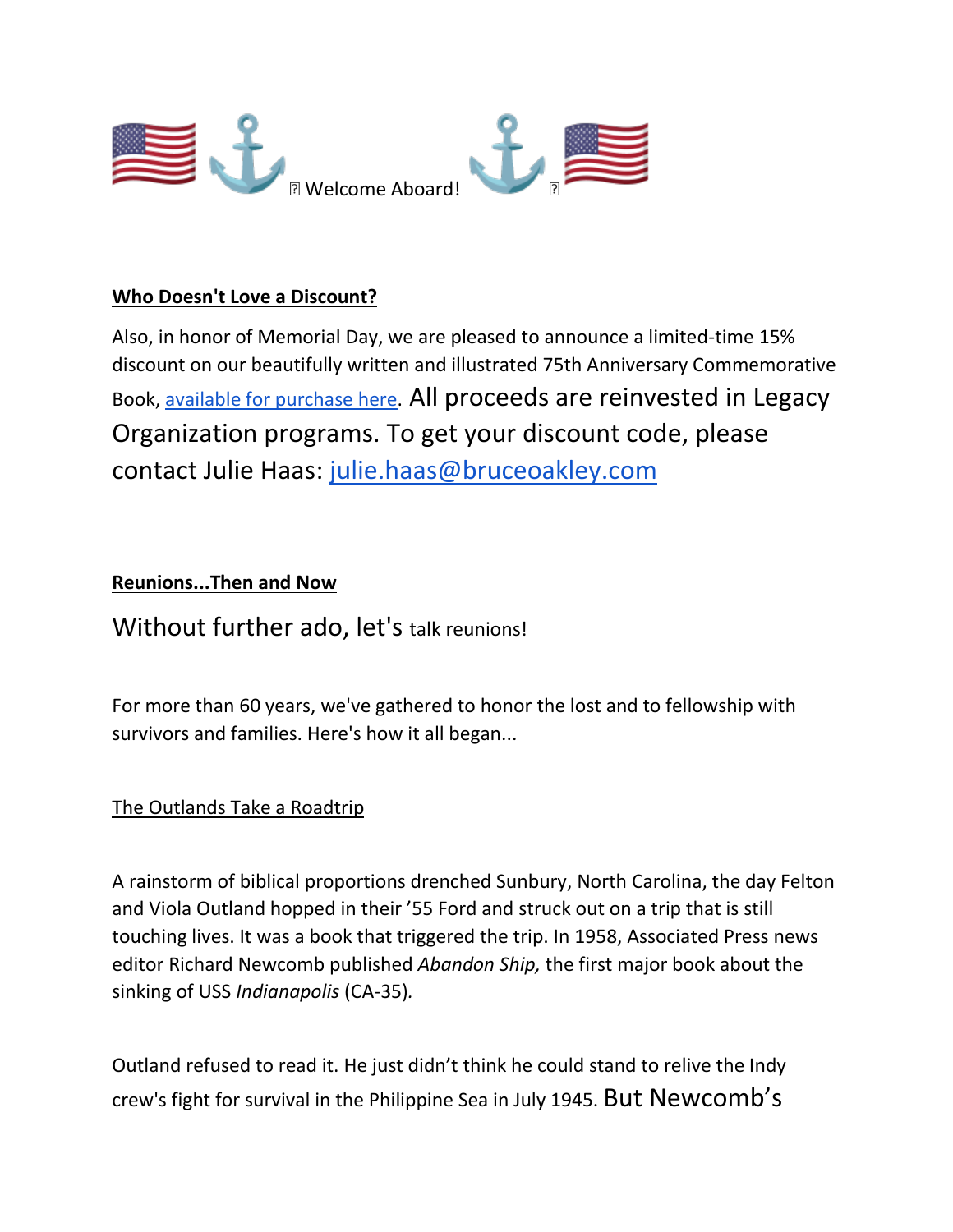work did motivate Outland to reconnect with a shipmate. In 1959, he and his wife Viola drove a thousand miles to St. Louis to find Marine Corps Private First Class Giles McCoy, Outland's raft-mate and fellow survivor.

McCoy told Outland, "If you thought enough of me to come look me up, we're *all* going to have a reunion."

Reunions of USS Indianapolis shipmates began the very next year, in 1960, when the survivors organized their first gathering in the namesake city of Indianapolis, Indiana. The survivors were in their mid-30s to mid-40s at the time and their families were young. The time together allowed them to process the pain of their ordeal and create a pathway toward recovery and reckoning in their lives.

With the healing came bonds of friendship and a sense of purpose to honor their fallen shipmates, exonerate their captain, and memorialize the ship. They brought their families along, and the kids formed friendships through those experiences. The "kids", now adults, have kept in touch over the years because of our shared experiences when we were young.

# A Special City

Indianapolis is a special place for our group. It is our home base. It is where the USS *Indianapolis* CA-35 National Memorial stands on the banks of the canal near downtown, and where the USS *Indianapolis* CA-35 Museum is housed within the walls of the War Memorials building. The city of Indianapolis will remain a draw as we develop our longer-range plans for reunions.

Those of us who recall the early days remember that reunions did not always happen every year. The survivors held their second reunion in 1965 and every five years after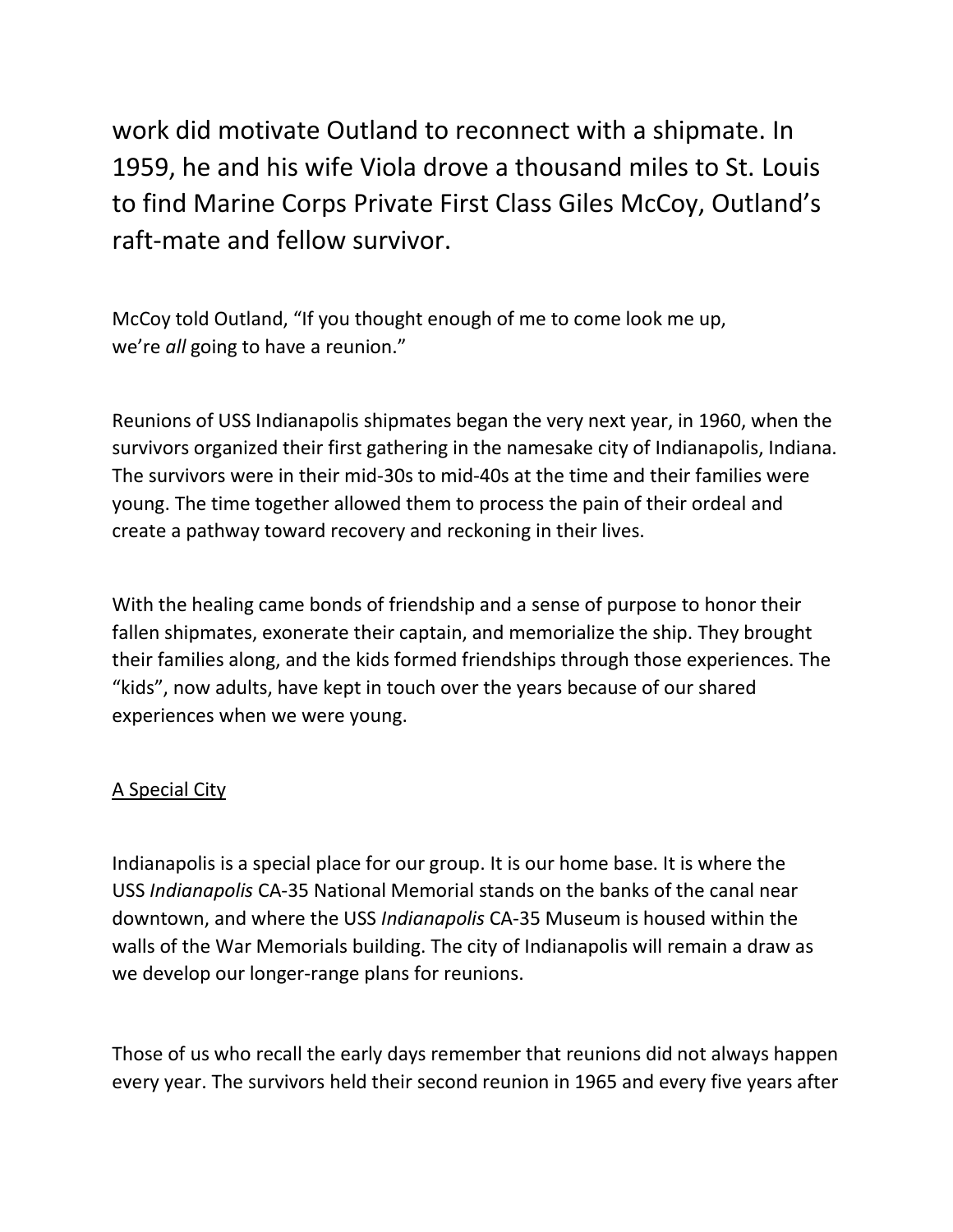that. It wasn't until the early 1990s when the schedule of reunions became more frequent. It became an annual event only in the past decade as the numbers of survivors dwindled and the surviving men approached their 80s and 90s.

#### "Mini-Reunions" Begin

The reunions have been the heart of the Survivors group. Buoyed by their common bond and trust in one another, they formed great friendships through the years, and often scheduled mini reunions in between the five-year spreads. The mini reunions were typically held in places of significance to *Indy's* history. For example, groups of survivors met in such places as Connecticut to christen the namesake submarine, and eighteen years later in Hawaii when the submarine was de-commissioned.

A few dozen survivors and their wives took an organized cruise to the Hawaiian Islands one year, and in another year, they gathered in Vallejo and Mare Island, California and in Texas. Air shows in the Indianapolis area were also a draw for many in between the larger reunions. As events happened, they showed up for each other, whether it was a milestone birthday, anniversary, child's wedding, celebrations of life, or local honors to the ship as in the monument erected in Paul Murphy's hometown of Broomfield, Colorado.

#### Looking Toward the Future

Covid-19 has presented us with a unique opportunity to look at reunions in new ways. Having a program that can be held in the open-air is particularly appealing as we work our way out of the pandemic. The reunions are now the responsibility of the Legacy Organization and we must consider the entire final sailing crew – the 316 survivors and those 879 men who were lost-at-sea.

*Indy's* story is more than just a final mission and sinking story. She was an important ship in World War II. She was the flagship for the Fifth Fleet and earned ten Battle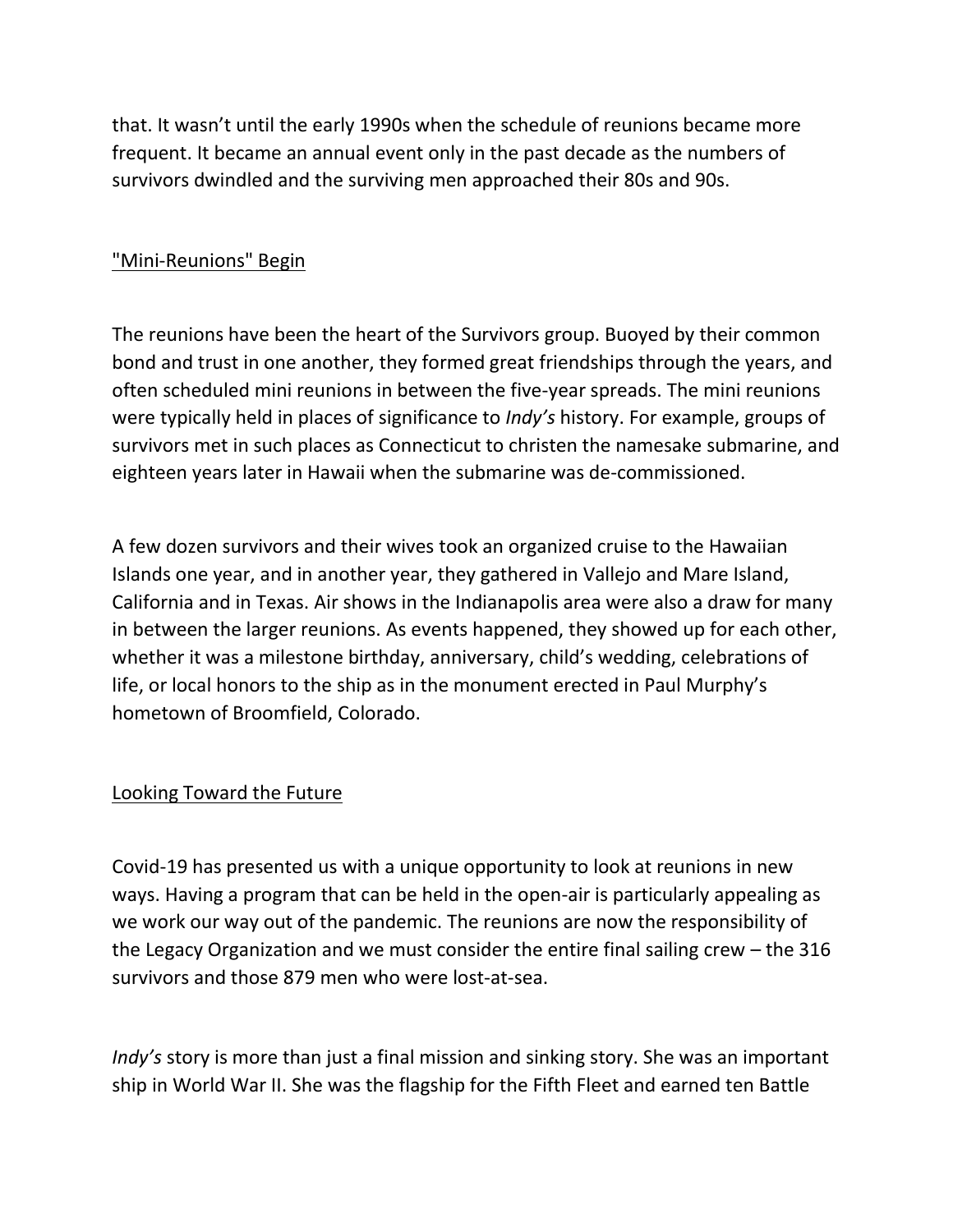Stars for her contributions in the Pacific Theater. Her story is told in World War II museums across the United States. One such museum is The National Museum of the Pacific War, located in Fredericksburg, TX, Admiral Chester W. Nimitz's hometown. There, in the Nimitz Memorial Courtyard is a wall of honor for USS *Indianapolis* CA-35 where the rescuers and rescue vessels, as well as some Survivors are recognized with descriptive plaques. Within the state-of-the-art museum is an interactive exhibit on *Indy's* contributions at the end of the war. The location has hosted various *Indy* events, including the dedication of the Memorial Wall in 2015, and a screening of the documentary, *USS Indianapolis: The Legacy*, with special guest speaker, William Toti.

The Legacy Organization is committed to having in-person reunions to build upon what our parents and grandparents started. We recognize that to keep this story alive and relevant in the future, we need to spark the interest of young families and create new opportunities to learn about the ship.

# A Very Special Invitation

The Nimitz Foundation has invited the Legacy Organization to host our reunion in Fredericksburg, TX in the spring of 2022. Located in the hill country of Texas equal distance from San Antonio and Austin, it offers plenty of opportunities to expand our knowledge of USS *Indianapolis* CA-35 in fun and engaging new ways that the whole family will enjoy.

Bluebonnets, Texas wine country, a battle re-enactment, and learning about *Indy's* place in history beckons us, but before we commit to planning the event, we want to know your opinions.

Please take a few moments to complete the survey about future reunions here:

<https://www.surveymonkey.com/r/2022IndyReunion-TX>